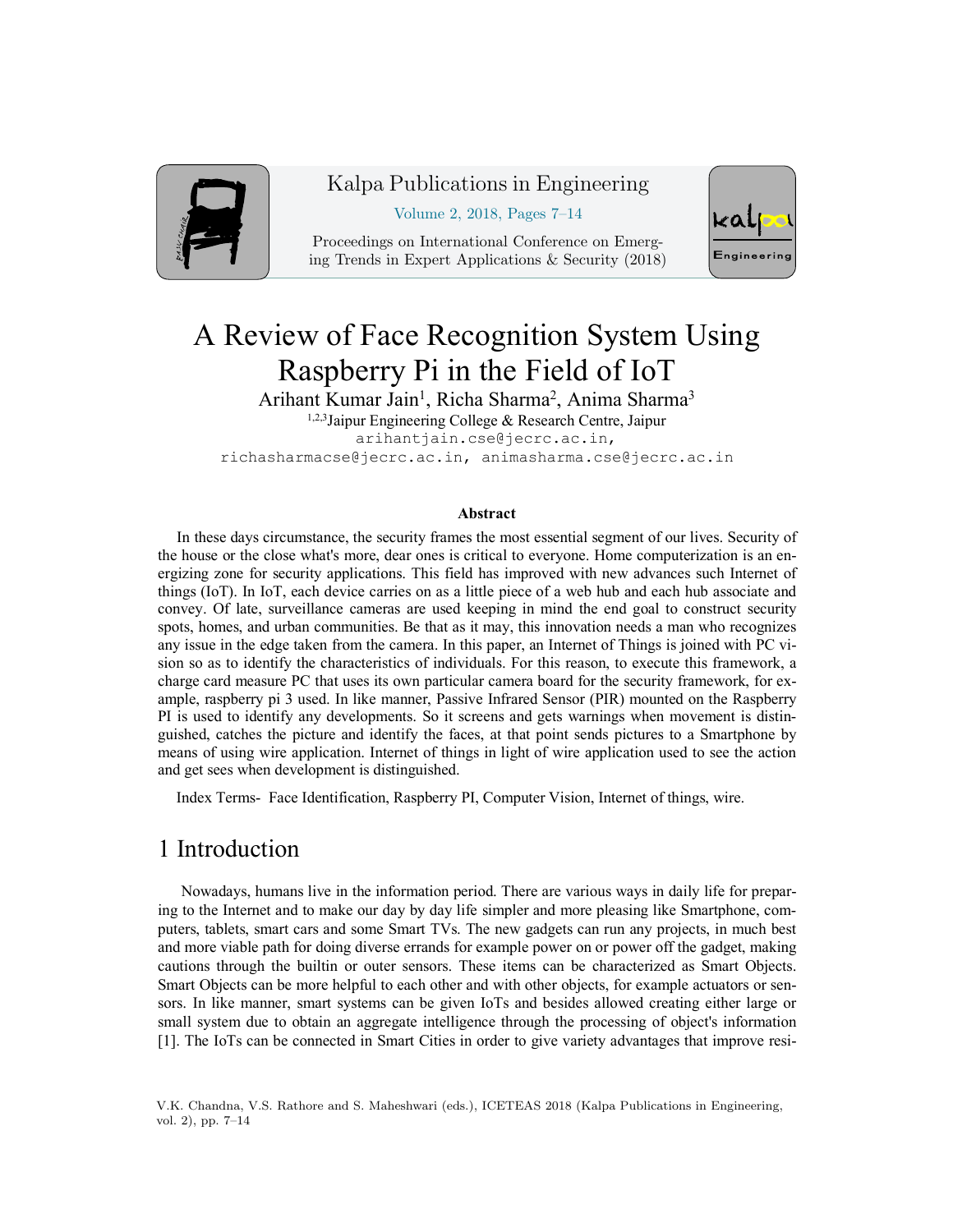dents [2- 3]. In different terms, brilliant homes can be made through using the Internet of Things which can control and robotize correct things of our houses for example doors, lights, windows, distributed multimedia, fridges, and irrigation systems. Computer Vision gives face detection and recognition for people that are an extremely fascinating application for the Internet of Things. Computer Vision combinations can exhibit greater security system in an IoT platform for intelligent homes since they have capacities to perceive a human in the incorrect place since this human might be a bad human for the environment [4].

 There will be combination of wide-ranging smartly linked devices that will further expand the boundaries of universe, having variety of environment/context, objects and frameworks in the new generation of Internet. The Internet of Things (IoT) is basically a phrase that describes a network of physical and virtual devices/equipments encapsulated with electronics, software, sensors, actuators linked with network to be able to communicate and identified by each other. The concept of IoT is vital because when an object is no longer/(heretofore) connected to its user can still be connected to ambient objects and database data. In today's era security & piracy are the major issues so lot of research is going on. Facial recognition using IoT is one of the areas where lot of work has been done. In this system facial image is detected and identified  $\&$  user is informed accordingly through a text message, email or some audio message. Advance knowledge of microcontrollers and interfaces such as Raspberry Pi is used to design such type of system.

 Monitoring assumes an exceptionally important role to fulfill our safety. Security system sensors assume a very important role in this area. There are two principle kinds of sensors: indoor sensors which ensure and protect the inside of the home and sensors that ensure and protect the outdoor of the home. The most widely sensors are microwave sensor, Passive Infrared Sensor (PIR), photo-electric sensor, noise detector, and ultrasonic sensor. The wireless system gives a capable, stylish and strong solution for the problem of remote house access, safety, and monitoring with face detection. Real time face detection systems are important for photography, security, and surveillance applications [5]. Mostly, it perceives and track people in public place like homes, airports, shopping centers, offices, bank, in regions with limited access sensors. There are some documents proposed for the field of security system. Every security system applications are used for different purpose, and in the writing, there are a small amount of studies through utilizing a camera in IoTs and sensors. The Internet of Things could help to learn and demonstrate different information amongst master and understudies through gathering information and find the best route to train. Thus, they can assistance to protect the right and people of cities. Creating or studying on maps, which is called Cartography, is another utilization of Computer Vision. The most famous sample of cartography is Bing Maps or Google Maps, which is a useful service for people. Along these lines, Computer Vision is programmed for perceiving some specific parts in maps: for example roads, water, buildings, or fields. This is an instance of how to relate Computer Vision in Smart Earth [2]. Prof. Vijay Bagdihave, Ms. RenukaChuimurkar showed a smart monitoring system utilizing PIR sensor, Raspberry Pi, and mobile device. They likewise should utilize smoke detector for detecting fire. After capturing the image to customer mail via Wi-Fi, user will be alerting about the fire or thief. They used smoke discovery algorithm and background subtraction algorithm for motion detection [6]. The image of a person sent to twitter and email after captured [7].

 In this paper, Raspberry PI 3 is used and PICAMERA associated to it, the application will take a picture immediately after PIR sensor finds any motion. After, we apply haar cascade algorithm to detect the faces in the captured image. Then, we send these pictures to a Smart phone through the internet. For this situation, Internet of things established telegram application used to see the action and get notifications and pictures. The Adaboost learning is used to detect the face from theHaar-like features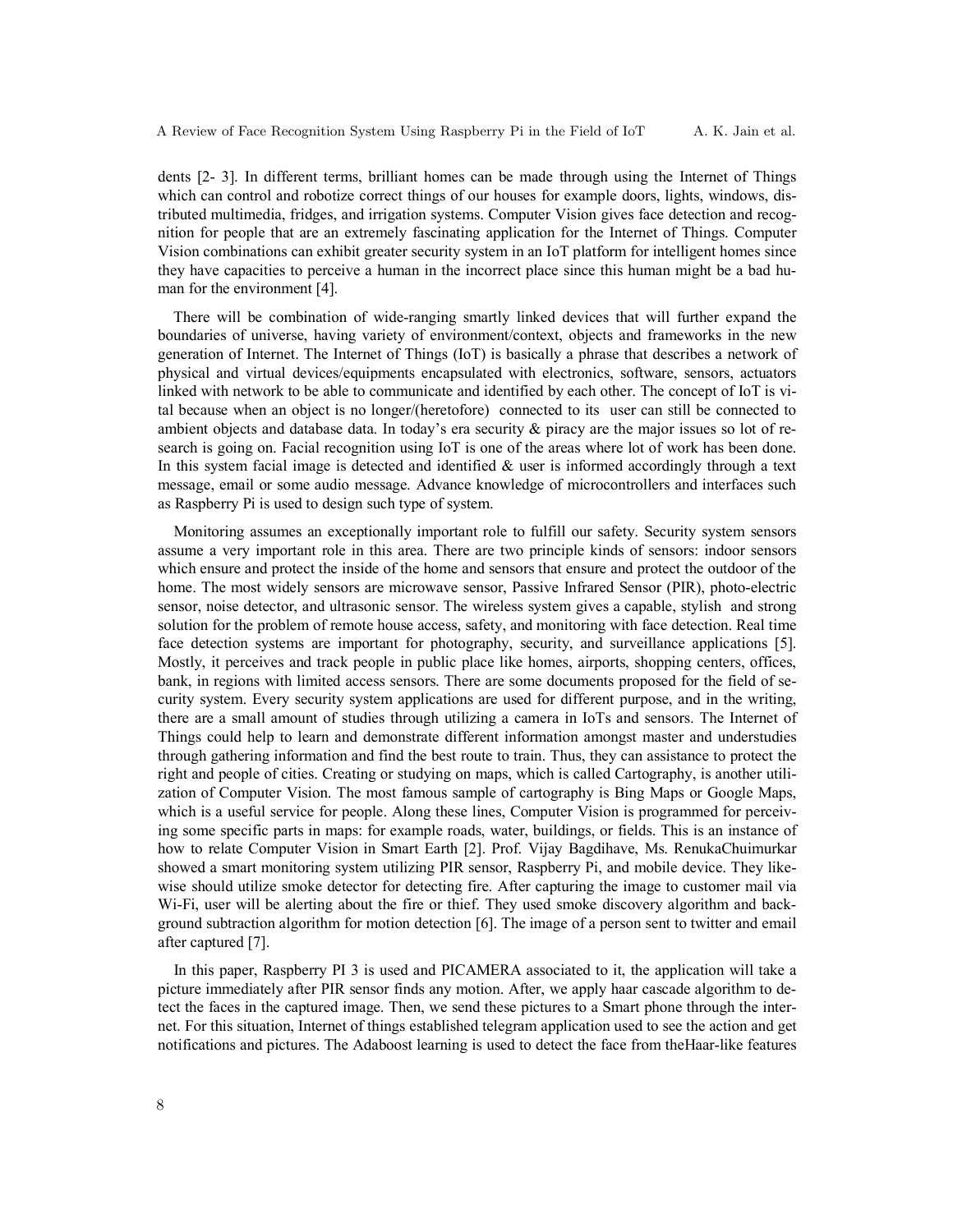called as the Viola-Jones technique. In general, the face detection method is established on the Viola-Jones method. It gives better detection rate by comparison to other methods. The calculation cost of the Viola-Jones method is relative low. Along these lines, this face detection strategy becomes the most superb technique. However, when the face is overlapping by the other objects the technique fails to detect the face [8].

# 2 The Internet of Things

 These days, the Internet of Things is rapidly increasing technology with business situation. IoT is the conjunction of internet, wireless network, and computing. As of late, the Internet of Things is one of the mainly used technology together benefit for a little country. IoT connects the physical things like vehicles, buildings, and various devices with embedded intelligent sensors and empowers these objects to replace and collect data [9-12]. The IoT is becoming popular in many sides of life, such as smart security, smart cities, health care, smart transportation, smart grids, online business, and so on. Our target in using Internet of Things is to share our data and learning to everybody in wherever around the earth, from food to computer's and computerize diverse actions to improve our day by day living [2, 13]. The IoT is an active overall system of day by day objects linking to the internet. The IoT is the interconnection of physical and virtual things oncoming via the internet. The IoT is the name of internet of objects, belongs to a wireless network among objects. The Internet of Things let making a Smart World, which is the fusion of different and ubiquitous things, Smart Homes, and Smart Cities, with all gadgets fit for cooperating amongst themselves [2]. Wireless Sensor Networks is the most essential, which are the center of the Internet of Things. A Wireless Sensor Network (WSN) interconnects sensors, in order to obtain data, by a server or unique scheme to work and may be, computerize everyday jobs in one position [14]. The best definition for IoT is that it is an interconnection of different and ubiquitous objects among themselves via the Internet. The aim of the IoT is to be linked the whole world through the building of diverse intelligent areas to computerize, facilitate and improve our routine life [15]. These days, IoT is turn into a part of all part of our lifetime. IoT applications not only enhance the convenience of our lifetime. Besides, it allows us too much control through simplify style work days and task of personals. The application areas of IoT are given in Fig. 1.



Fig.1. The application areas of IoT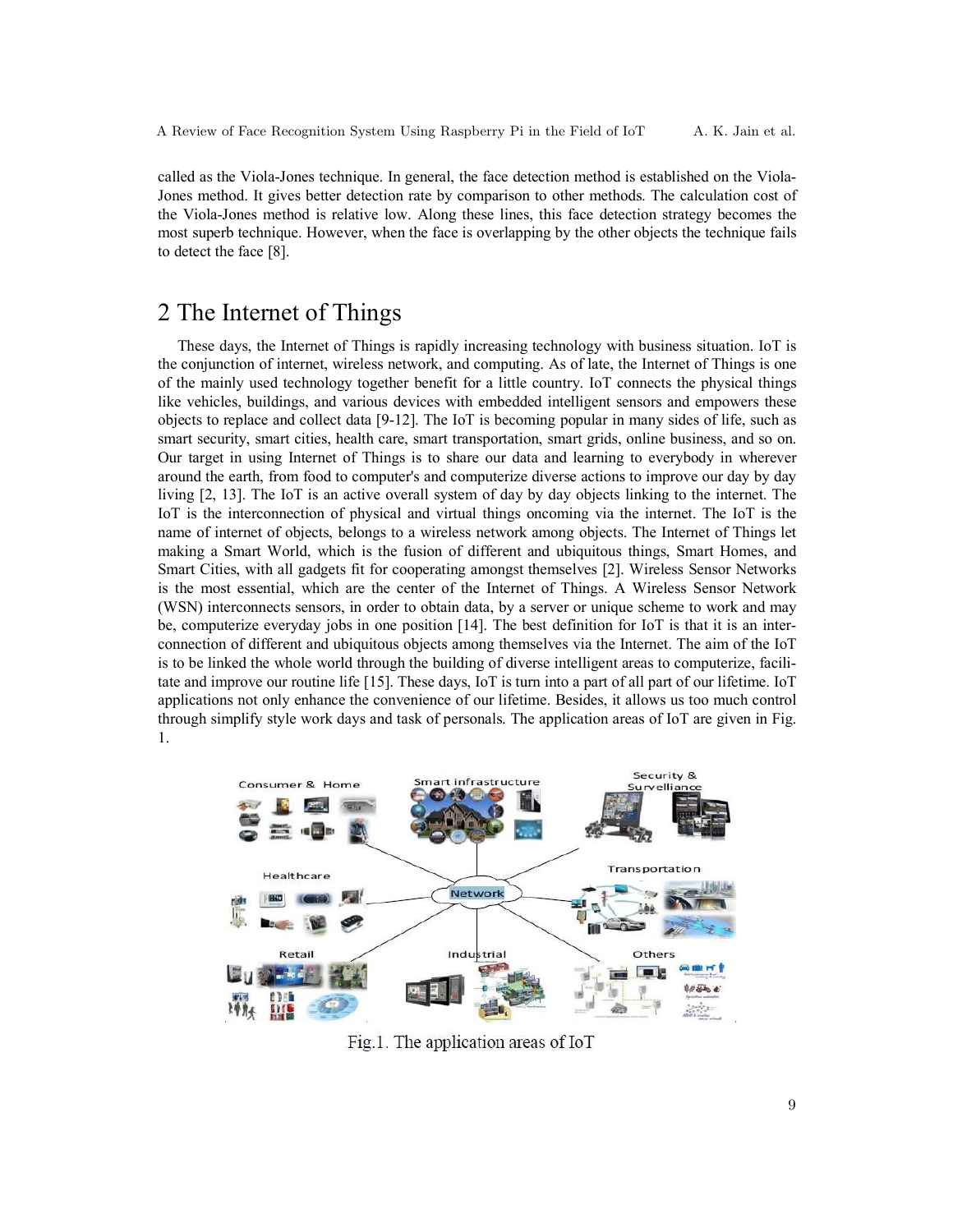In Fig.1, IoT has been used in many application areas. Some of these IoT platforms have attributes that others don't have. Be that as it may, none of them has a module of Computer Vision that permits working with images as sensors and images with sensors. Our proposal is one possible solution to utilize the camera with a sensor utilizing Computer Vision to detect a specified thing in images.

### 3 Face Recognition

 Face recognition has been an active research topic since the 1970's. Given an input image with multiple faces, face recognition systems typically first run face detection to isolate the faces. Each face is preprocessed and then a low-dimensional representation (or embedding) is obtained. A lowdimensional representation is important for efficient classification. Challenges in face recognition arise because the face is not a rigid object and images can be taken from many different viewpoints of the face. Face representations need to be resilient to intrapersonal image variations such as age, expressions, and styling while distinguishing between interpersonal image variations between different people. To summarize the regimes, face recognition research can be characterized into feature based and holistic approaches.



Fig.2. Flowchart for proposed system

# **4 Review of methods for face detection**

 In the proposed system, we use the camera to accomplish the pictures when a motion detect via PIR sensor. Subsequently, we will apply computer vision module to the caught pictures to discover the faces, after that, we will mail it to Smartphone. This system is extremely helpful and vital if we want to protect an area. The application can be divided into two parts which are motion detection and face detection. The system will not go to face detection if there is no motion discovered. But, if a movement has detected, then the detected movement of the current frame will be processed by the al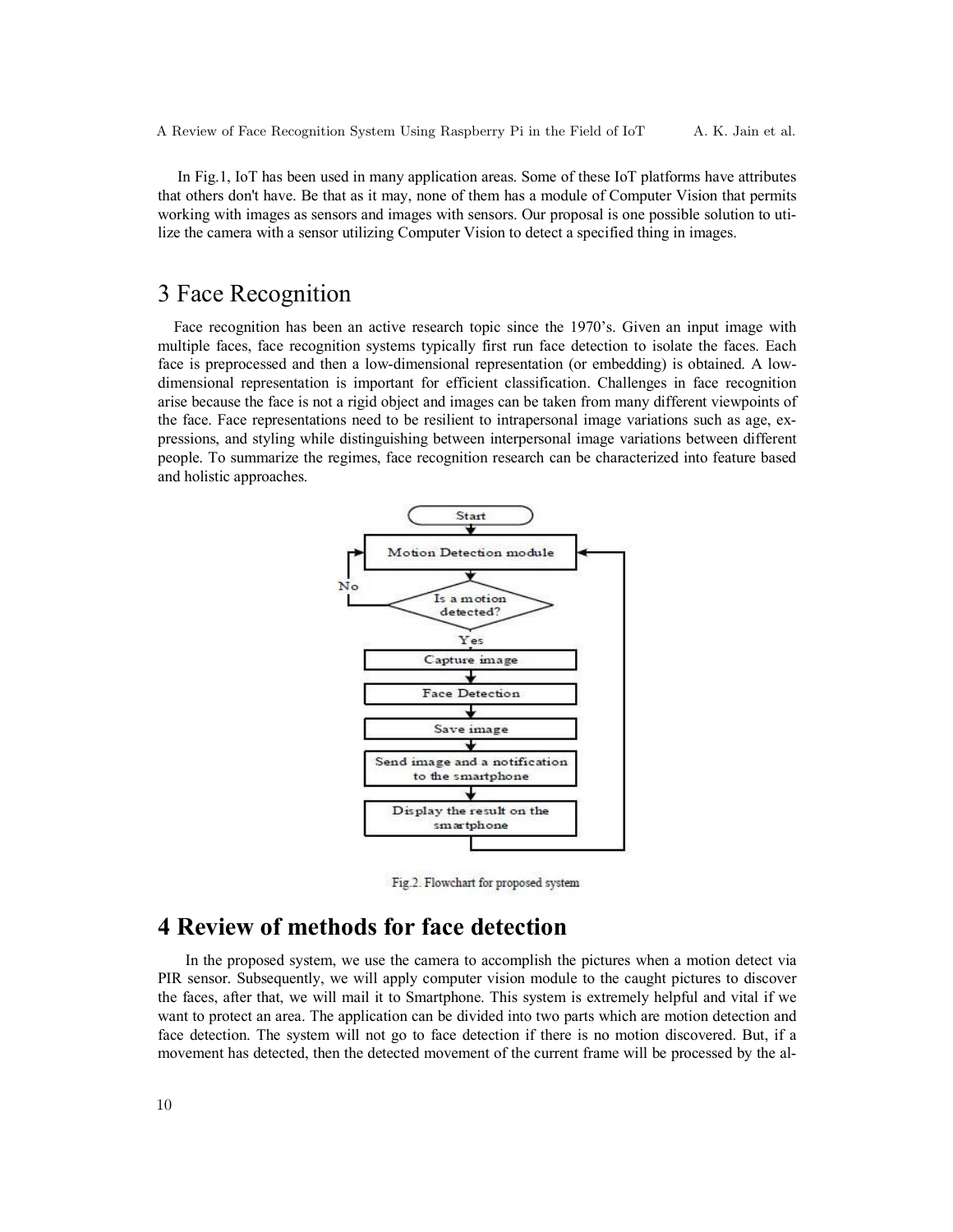gorithm of face detection. Fig. 2 demonstrates the flow chart for the proposed scheme. To explicitly define a low-dimensional face representation based on ratios of distances, areas, and angles An explicitly defined face representation is desirable for an intuitive feature space and technique. However, in practice, explicitly defined representations are not accurate. Later work sought to use holistic approaches stemming from statistics and Artificial Intelligence (AI) that learn from and perform well on a dataset of face images. Statistical techniques such as Principal Component Analysis represent faces as a combination of eigenvectors. However, these deep neural network-based techniques are trained with private datasets containing millions of social media images that are orders of magnitude larger than available datasets for research.



Fig.3. System design

# 5 Face recognition for neural network

 This section provides a deeper introduction to face recognition with neural networks from the techniques used in Facebook's DeepFace and Google's FaceNet systems that are used within Open-Face. This section is intended to give an overview of the two most impactful works in this space and is not meant to be a comprehensive overview of the thriving field of neural network-based face recognition. Other notable efforts in face recognition with deep neural networks include the Visual Geometry Group (VGG) Face Descriptor and Lightened Convolutional Neural Networks (CNNs) which have also released code.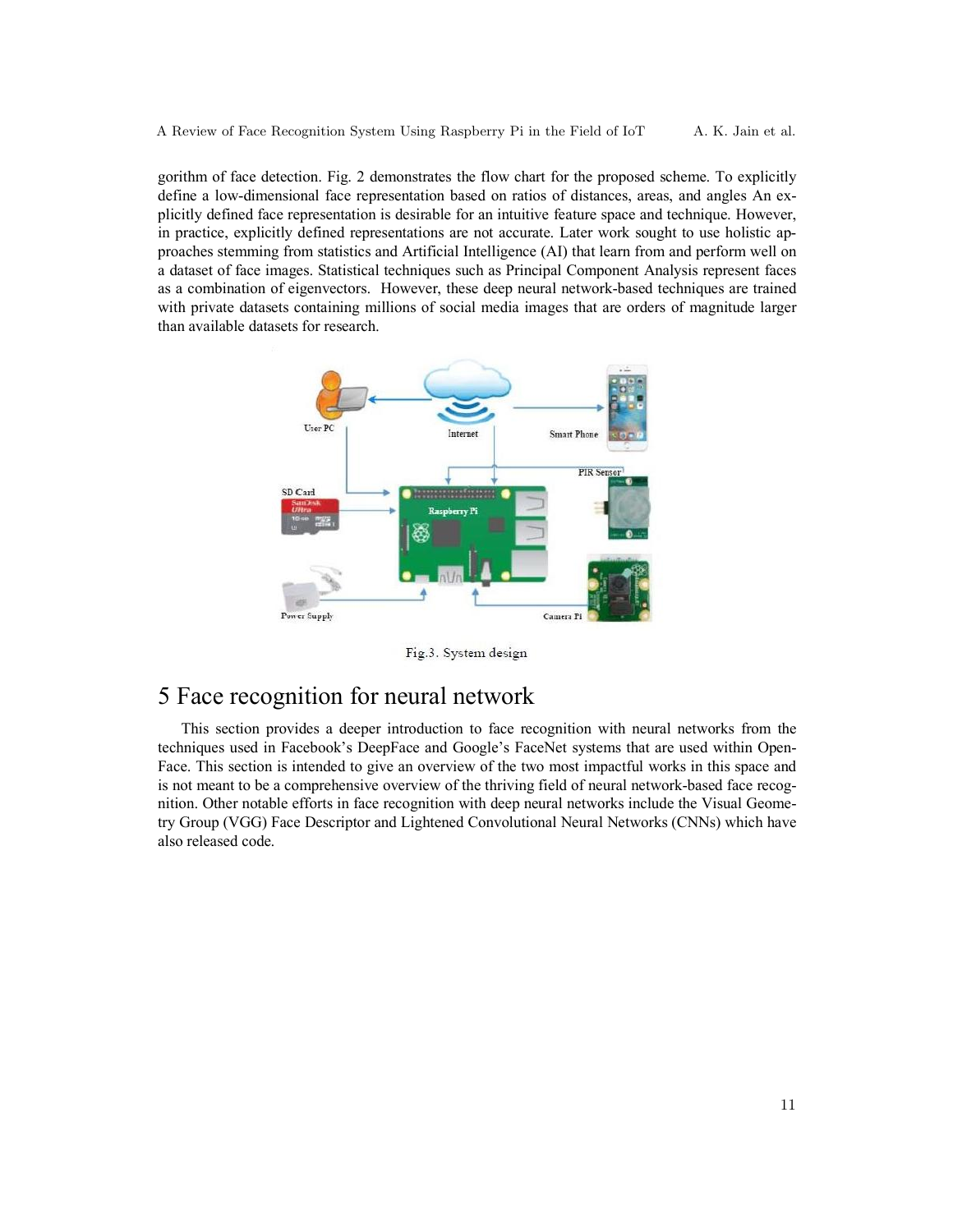A Review of Face Recognition System Using Raspberry Pi in the Field of IoT A. K. Jain et al.



Figure 4 Logic flow for face recognition with a neural network.

 A feed-forward neural network consists of many function compositions, or layers, followed by a loss function L as shown in Figure 1. The loss function measures how well the neural network models the data, for example how accurately the neural network classifies an image. Each layer I is parameterized by i, which can be a vector or matrix. Common layer operations are: Spatial convolutions that slide a kernel over the input feature maps, Linear or fully connected layers that take a weighted sum of all the input units, and Poolingthat take the max, average, or Euclidean norm over spatial regions.

 Figure 2 shows the logic flow for face recognition with neural networks. There are many face detection methods to choose from, as it is another active research topic in computer vision. Once a face is detected, the systems preprocess each face in the image to create a normalized and fixed-size input to the neural network. The preprocessed images are too high-dimensional for a classifier to take directly on input. The neural network is used as a feature extractor to produce a low dimensional representation that characterizes a person's face. A low-dimensional representation is key so it can be efficiently used in classifiers or clustering techniques.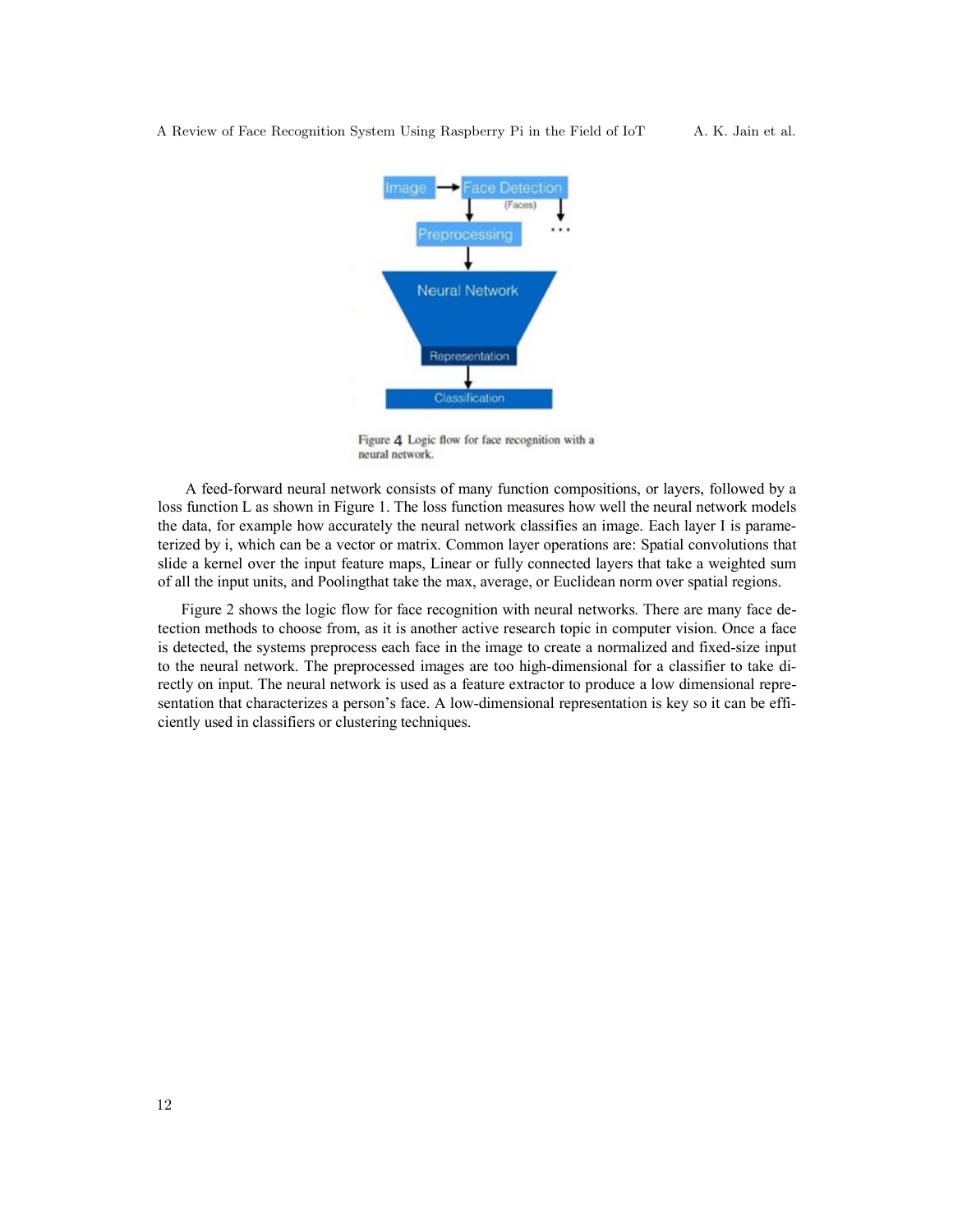

Figure 5: OpenFace's affine transformation. The transformation is based on the large blue landmarks and the final image is cropped to the boundaries and resized to  $96 \times 96$  pixels.

# 6 Conclusion

 Internet of things in light of wire application used to see the action and get sees when development is distinguished. Computer Vision gives face detection and recognition for people that are an extremely fascinating application for the Internet of Things. Computer Vision combinations can exhibit greater security system in an IoT platform for intelligent homes since they have capacities to perceive a human in the incorrect place since this human might be a bad human for the environment.

# **References**

[1] C. G. García, D. M. Llorian, B.C.P. G-Bustelo, J.M.C. Lovelle, "A review about smart objects, sensors, and actuators," Int. J. Interact. Multimed.Artif.Intell., vol. 4, pp. 7–10, 2017.

[2] A.J. Jara, Y. Sun, H. Song, R. Bie, D. Genooud, Y. Bocchi, "Internet of things for cultural heritage of smart cities and smart regions," in: 2015 IEEE 29th Int. Conf. Adv. Inf. Netw. Appl. Work, IEEE, Gwangiu, 2015, pp. 668–675.

[3] H. Gu, D. Wang, "A content-aware fridge based on RFID in smart home for homehealthcare," in: Adv. Commun. Technol. 2009. ICACT 2009. 11th Int. Conf., Phoenix Park, 2009, pp. 987–990.

[4] P.N. Belhumeur, J.P. Hespanha, and D. Kriegman, "Eigenfaces vs. fisherfaces: recognition using class spe- cific linear projection," IEEE Transactions on Pattern Analysis and Machine Intelligence, vol. 19, no. 7, pp. 711–720, 2007.